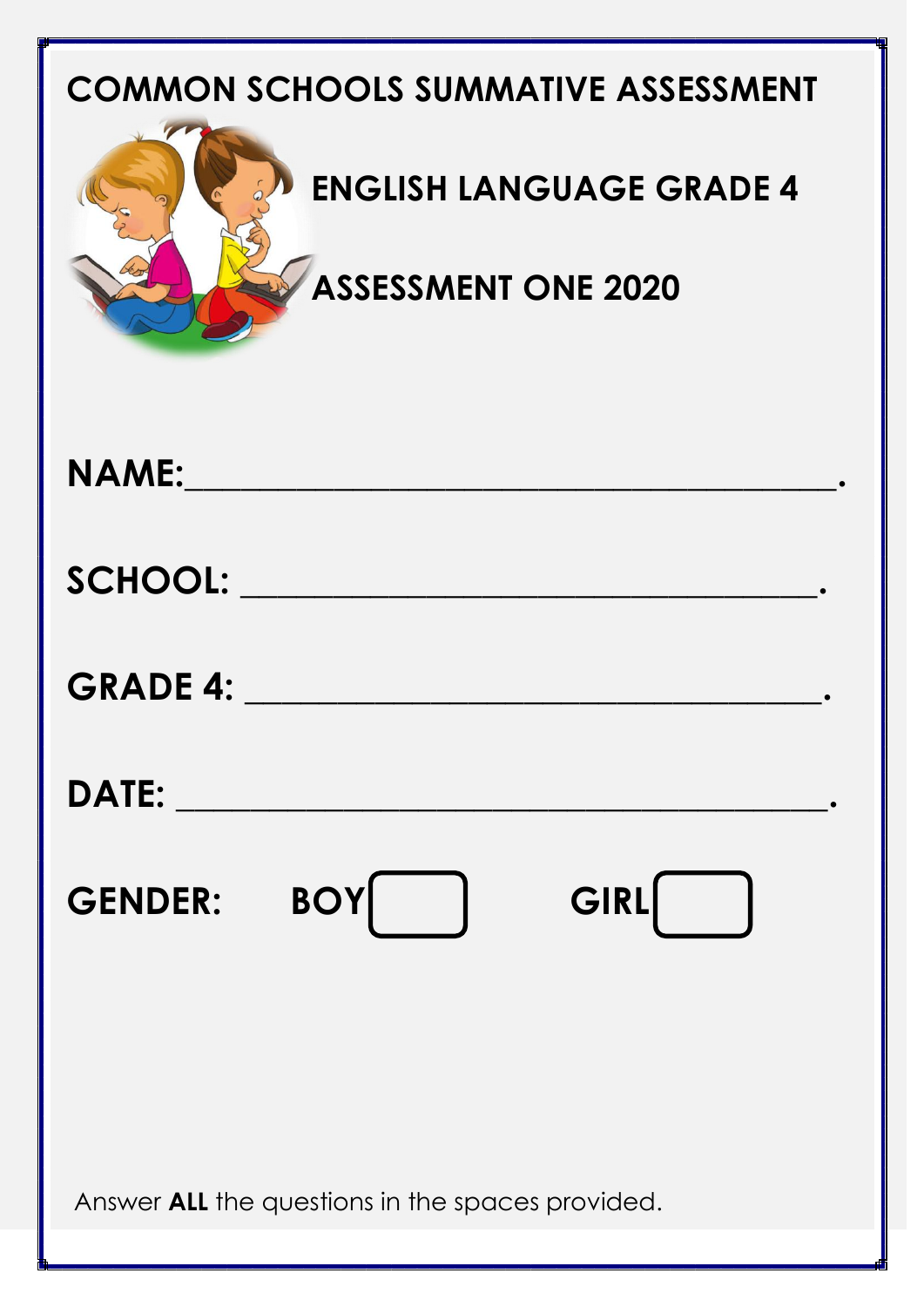| Strand/Substrand: The family, The family celebrations.                                                                                                                                                                            |                                 |  |  |  |
|-----------------------------------------------------------------------------------------------------------------------------------------------------------------------------------------------------------------------------------|---------------------------------|--|--|--|
| Task 1                                                                                                                                                                                                                            |                                 |  |  |  |
| Construct sentences using the words below.                                                                                                                                                                                        | $\left(\frac{\ }{\ }$ /3 marks) |  |  |  |
| sibling chore orphan                                                                                                                                                                                                              |                                 |  |  |  |
| $\mathbf{1.}$ . The contract of the contract of the contract of the contract of the contract of the contract of the contract of the contract of the contract of the contract of the contract of the contract of the contract of t |                                 |  |  |  |
| 2.                                                                                                                                                                                                                                |                                 |  |  |  |
| 3.                                                                                                                                                                                                                                |                                 |  |  |  |
| Arrange the words alphabetically.                                                                                                                                                                                                 | $($ /4 marks)                   |  |  |  |
| party                                                                                                                                                                                                                             |                                 |  |  |  |
| gifts<br>2.                                                                                                                                                                                                                       |                                 |  |  |  |
| happy                                                                                                                                                                                                                             |                                 |  |  |  |
| card                                                                                                                                                                                                                              |                                 |  |  |  |
|                                                                                                                                                                                                                                   |                                 |  |  |  |
|                                                                                                                                                                                                                                   |                                 |  |  |  |
| Use $a$ , an the to complete the following sentences. ( $\angle$ /4marks)                                                                                                                                                         |                                 |  |  |  |
| a. Maina bought ________ new bicycle last week.                                                                                                                                                                                   |                                 |  |  |  |
| b. My aunt works in __________ county Government of Kisii.                                                                                                                                                                        |                                 |  |  |  |
| c. ______________ elder is treated with respect in our society.<br>d. Do not look at ___________ sun directly.                                                                                                                    |                                 |  |  |  |
|                                                                                                                                                                                                                                   |                                 |  |  |  |
| Use the sounds to form new words.                                                                                                                                                                                                 | $\left(\frac{\ }{\ }$ /3 marks) |  |  |  |
| e<br>ay                                                                                                                                                                                                                           | L                               |  |  |  |
|                                                                                                                                                                                                                                   |                                 |  |  |  |
| Circle irregular nouns.                                                                                                                                                                                                           | /3marks)                        |  |  |  |
| ox, chair, tree, boy                                                                                                                                                                                                              |                                 |  |  |  |
|                                                                                                                                                                                                                                   |                                 |  |  |  |
| woman, foot                                                                                                                                                                                                                       |                                 |  |  |  |
|                                                                                                                                                                                                                                   |                                 |  |  |  |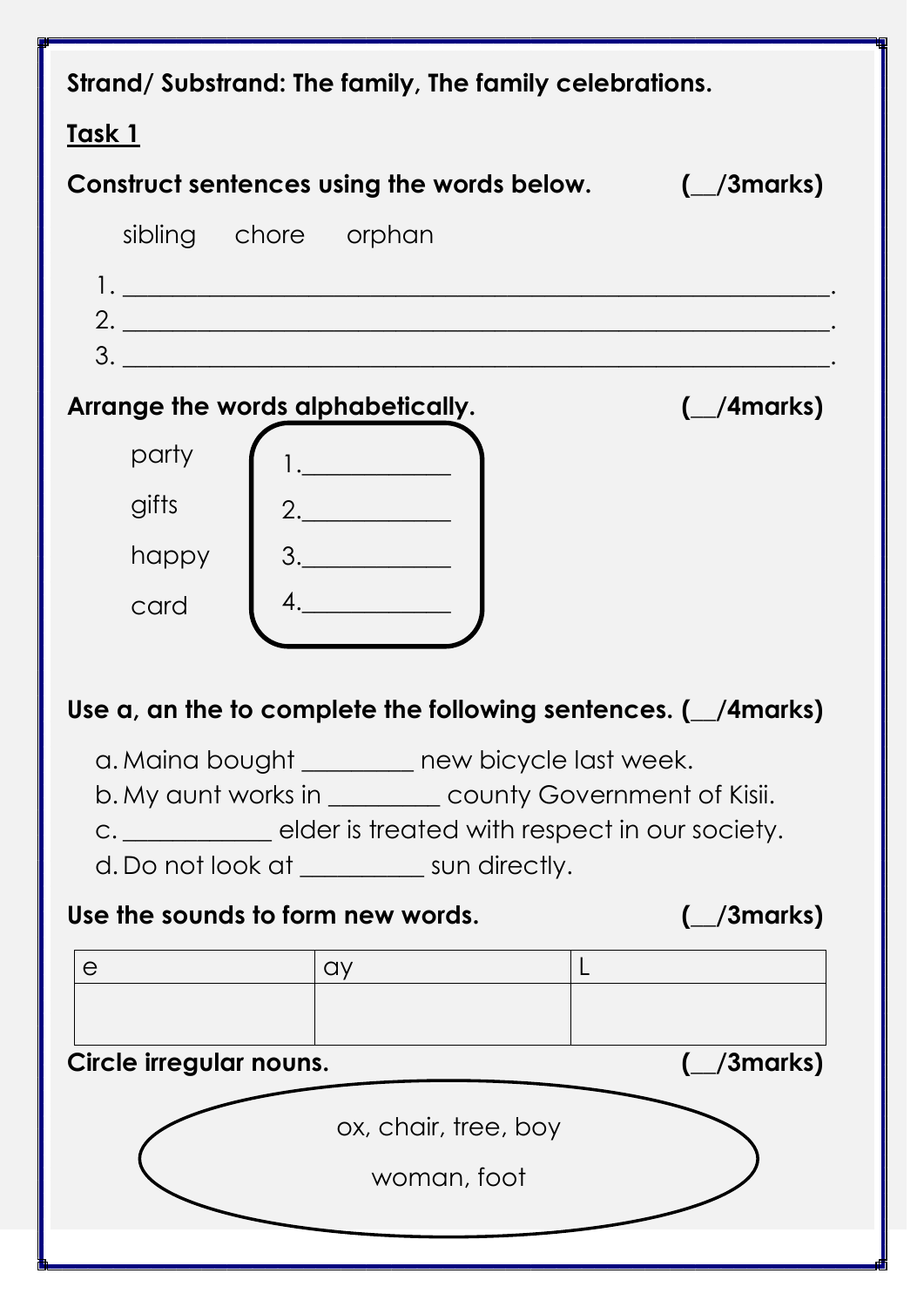## **Task 2**

| <b>IQSK Z</b>                                                                                                                                                                                                                     |                 |
|-----------------------------------------------------------------------------------------------------------------------------------------------------------------------------------------------------------------------------------|-----------------|
| Fill in the form below.                                                                                                                                                                                                           | $(\_\$ /4marks) |
| Personal details.                                                                                                                                                                                                                 |                 |
|                                                                                                                                                                                                                                   |                 |
|                                                                                                                                                                                                                                   |                 |
| Residence Learning and the contract of the contract of the contract of the contract of the contract of the contract of the contract of the contract of the contract of the contract of the contract of the contract of the con    |                 |
| Gender Boy<br>Girl                                                                                                                                                                                                                |                 |
| <u>School details.</u>                                                                                                                                                                                                            |                 |
|                                                                                                                                                                                                                                   |                 |
|                                                                                                                                                                                                                                   |                 |
|                                                                                                                                                                                                                                   |                 |
|                                                                                                                                                                                                                                   |                 |
| Complete the story below with the correct words. $($ \_/3marks)                                                                                                                                                                   |                 |
| Fatuma's father had wanted ___________ to study up to the<br>university. He believed _________________ knowledge is power. Now<br>Fatuma had graduated _____________ a bachelor's degree making<br>her father as happy as a king. |                 |
| Complete the crossword.                                                                                                                                                                                                           | (Smarks)        |
| <b>Across</b><br>1. To mark a special day like a birthday.<br>2. To move your body to music.<br>Down                                                                                                                              |                 |
| 3. To make something look attractive                                                                                                                                                                                              |                 |
| 3<br>$\overline{2}$                                                                                                                                                                                                               |                 |